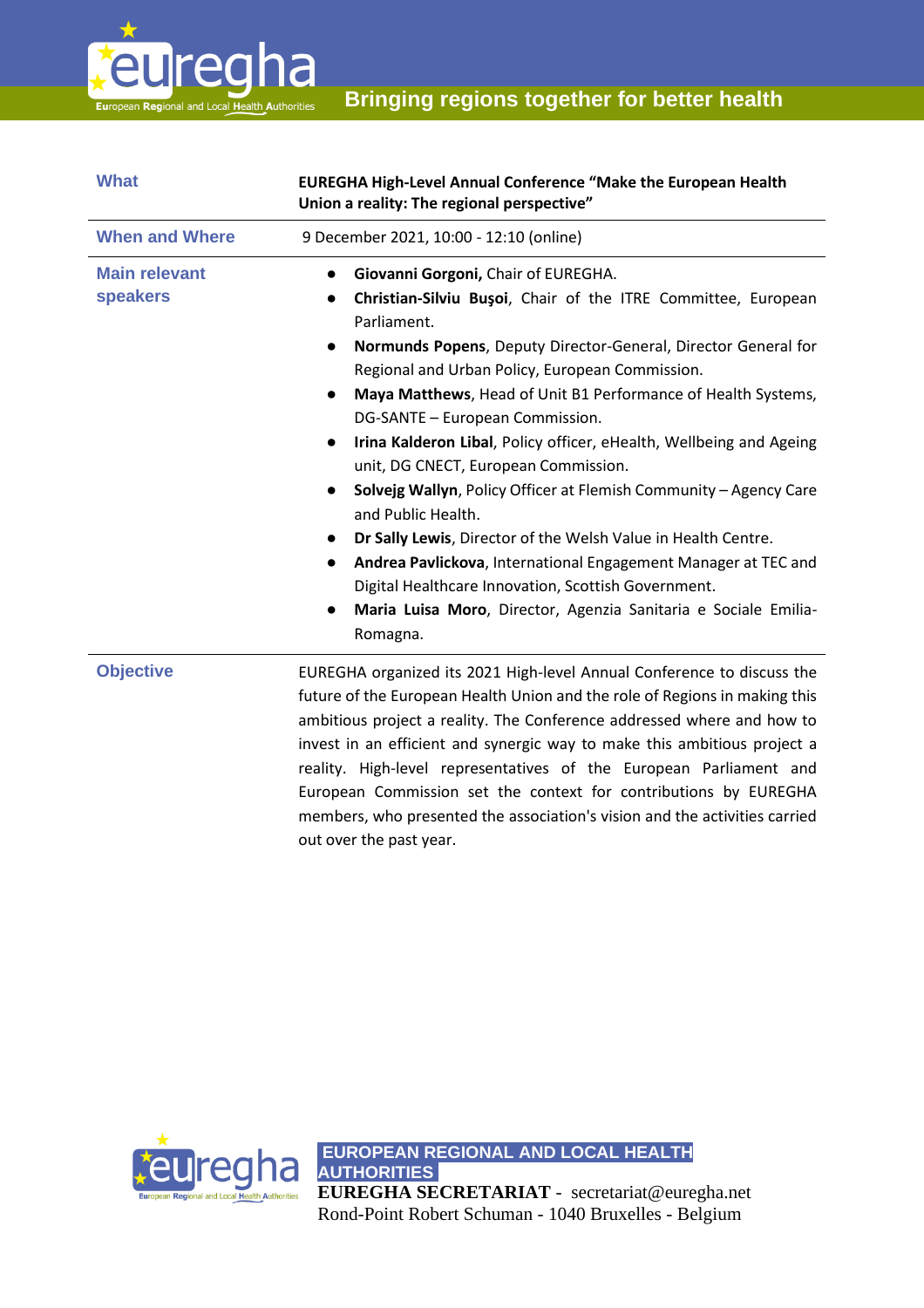

**Main outputs** The event was opened by **Giovanni Gorgoni,** Chair of EUREGHA, who set the context by introducing the main topics. The **European Health Union** is a very ambitious project, with several difficulties implied for its effective building. One of the most crucial tasks is winning the understandable resistance of European Member States, based on the impact that would have on their industrial sector, besides the recurrent considerations about sovereignty issues. Notwithstanding the aforementioned issues, Mr. Gorgoni believes that the COVID-19 pandemic clearly showed the fragility of the actual system, both in protecting citizens as well as the economic and social networks they created. We live in a system with a high potential for innovation and employment among its entire supply chain, but still with some fragilities. A lot of work needs to be done before coming back to normality. Then, Mr. Gorgoni announced the publication of a Booklet of regional best practices in Cancer by EUREGHA, which can be considered a concrete demonstration of how things can happen, highlighting the work that has been made at the regional and local level. As a 'hidden pandemic', Cancer is a top priority for EUREGHA, and this document represents the great commitment and attention of the association on this crucial issue, which marked the EU health policy agenda throughout 2021 and will certainly be one of the toughest challenges in the coming years, in the light of the Europe's Beating Cancer Plan. Together with the Booklet, the EUREGHA Secretariat produced a Dossier on Cancer, which provides useful background information on the topic and will be disseminated internally to the network.

> **Christian-Silviu Buşoi**started illustrating the fundamental elements needed to foster a strong European Health Union. First, **political will** is unavoidable, a veritable starting point without which anything could be possible. This element must bring to a concrete **paradigm shift** of the Member States' approach towards healthcare policies, which will be possible only with **investments** and financial support. Time and patience will be needed, but Mr. Buşoi is confident that European citizens will estimate and respect the work being done by European agencies and institutions. This view is supported by Eurobarometer polls that clearly claim the EU to do more in the health sector. Funds surely are an essential component, both from European and Member States' side: these are still not enough to tackle all the challenges posed by societal and economic changes, but now we have **momentum** on our side to undergo under serious reforms, and all the

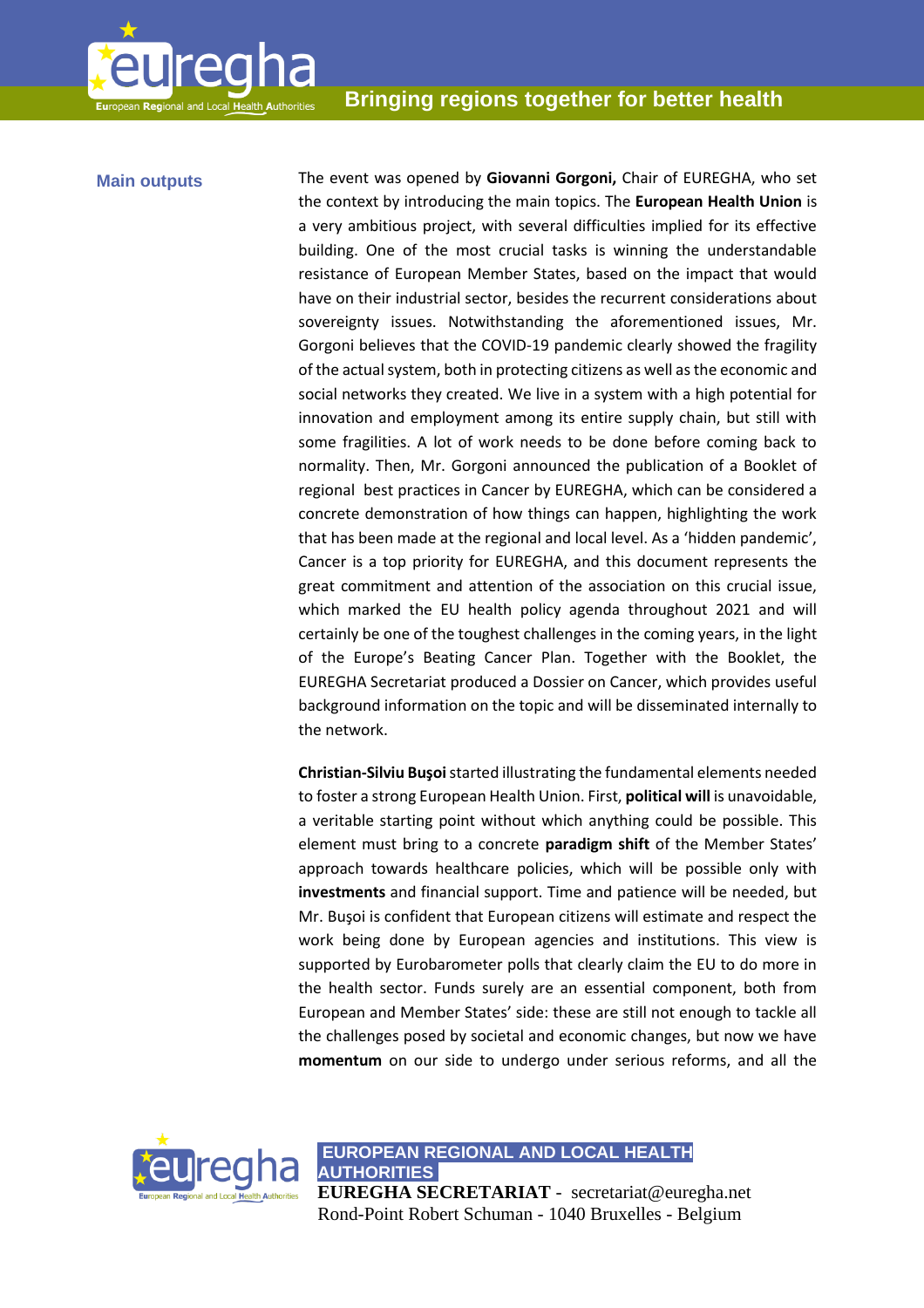

actors involved in this process have clear in mind that we need to act seriously and concretely to achieve change. In this regard, the European Health Union Package prepares systems for upcoming tasks, which are not necessarily **pandemics**.

From an institutional point of view, the **powers** of European institutions are **limited** by current treaties, but the Union can still support Member States' action by promoting best practices and pushing for coordination among them. The European Commission, the ECDC, and EMA did a great job during the COVID–19 pandemic, the European Health Union package will reinforce the action and the role of the European Medicine Agency and the ECDC, with the help of the new HERA agency (European Health Emergency Preparedness and Response Authority) inside the European Commission. Inside the field of medicine, **innovation and digitalization** play a very important role. Mr. Buşoi recalled the important contribution provided by the **Horizon Europe:** 8 billion euros are destined for health research projects, with 2 billion destined for cancer research. Digital Europe is another fundamental milestone programme for fostering innovation, with 2,5 billion euros for cancer research. Mr. Buşoi also pointed out that several countries spend less than 7% of their GDP in healthcare, with Romania spending 4,3%. This is one of the main causes of inequality in the quality of the services and treatments. For this reason, the country decided to use several parts of cohesion and social funds and the Recovery Plan to invest in health. According to Mr. Buşoi, **person-centred healthcare** will be the future in addressing inequalities.

**Normunds Popens**focused his contribution on the European Structural and Investment Funds in the context of the European Health Union. Coming from the cohesion policy, Mr. Popens is convinced that cohesion policies can play a key role in health, overcoming inequalities and providing equitable access to health infrastructures for all European citizens. COVID-19 pandemic posed several challenges, and we need to react by improving our services, making them more efficient and resilient via structured reforms based on a lessons-learned approach.

Regarding the European Regional Development and Social Fund, Mr. Popens described it as an instrument that addresses several areas, such as access to services, ageing, and the fight against inequalities. It works to build effective infrastructures and promotes e-Health solutions in disease prevention and health promotion programmes. The 2014-2020 MFF period



**EUROPEAN REGIONAL AND LOCAL HEALTH AUTHORITIES.** 

**EUREGHA SECRETARIAT** - secretariat@euregha.net Rond-Point Robert Schuman - 1040 Bruxelles - Belgium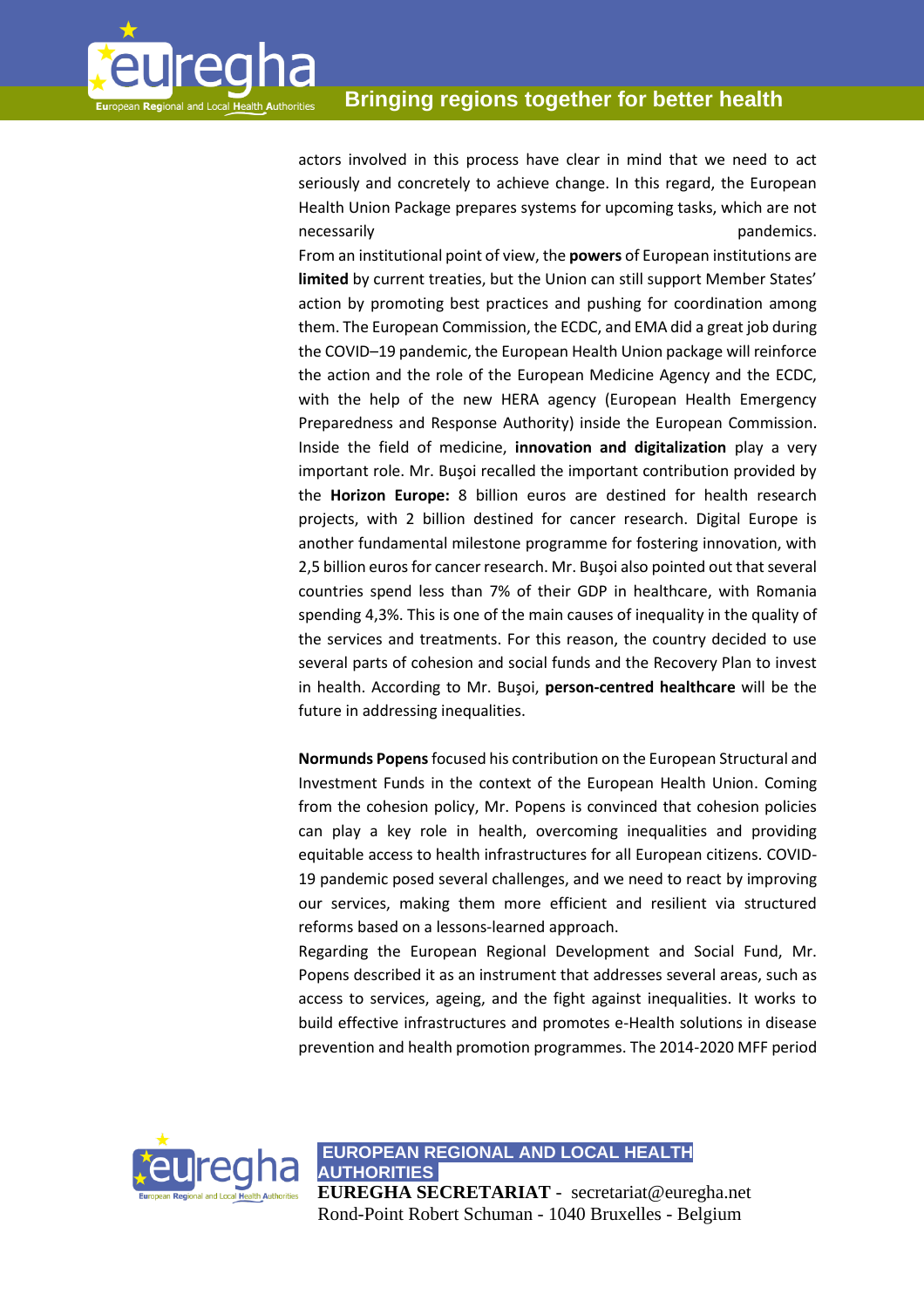

consisted of 10 billion euros of plans put in place in different regions, with more than 68 mln people benefiting from these investments. COVID-19 presented a difficult task and created considerable delays, with states still implementing 2014-2020 period funds alongside the ReactEU program. These are directed into diverse types of financing from medical equipment to other areas. Mr. Popens believes that the MFF 2021-2027 period, as well as Next Generation EU funds, should keep investing more in the health sector.

Although being fundamental, investments are not the only thing that matters. Effective implementation of allocated funds represents the real task to be addressed, and for this reason, a **new key-enabling condition** has been introduced in MFF and NGEU funds, allowing each Member State to build a strategy based on their effective needs and objectives, with an attentive mapping of the infrastructures and needs which will allow for a correct prioritisation of the way of spending available funds. Mr. Popens stressed that **investments** and **reforms** must go **hand in hand**: we have seen that many Member States are still very vulnerable in their systems because of unclear setup and connections between different levels of the healthcare ecosystem, an example of this being the link from hospital to primary care. These gaps must be tackled with comprehensive reform that will improve the overall access to services. In this respect, better cooperation between European and local institutions is fundamental. As for implementation plans, Mr. Popens specified that we are still in a **negotiation phase**. Access to healthcare remains an issue because these objectives will go under the **"more social Europe"** line of intervention. It is paramount to make sure that the funds will contribute to the modernization of the health system and the transitions implied in it, such as technological and population-based transition. Innovation is required, as well as personnel training and formation. It is important to look at the EU funding and agencies as something that is in synergy and not in competition among each actor, in continuous interaction. EUREGHA can play a role in addressing priorities and connections at the local level, making sure that we are doing it in an effective way via sharing of best practices in all the territories. It is not only addressing priorities at the EU level, but the same must be done at every level of action. Joint-owned reforms will be necessary to undergo this, and Mr. Popens thinks that, in the light of green and digital transition, innovation can play a crucial role, and EUREGHA can contribute heavily on this aspect, playing an important role in the

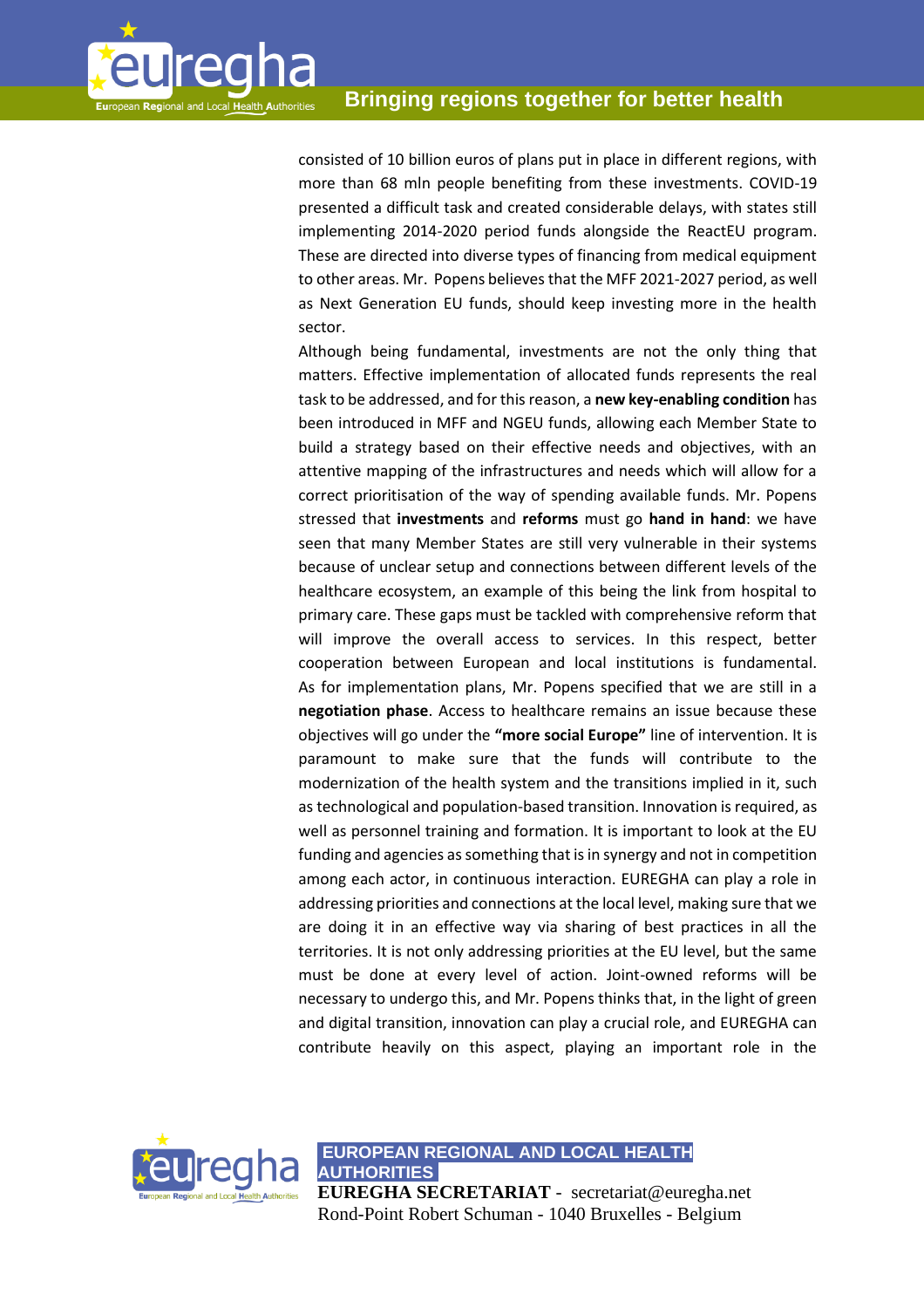

foreseeable future. In this respect, he expressed his interest and support in the creation of a Thematic Platform for Health and Wellbeing under the Smart Specialisation framework to support better innovation in health, which is one of the objectives at the heart of EUREGHA's vision.

**Maya Matthews** emphasised the necessity of improvement and fostering health in the Union to give better access to medicines and sanitary services, protecting people from **cross border health threats** and strengthening the overall health ecosystems. Two cross-cutting elements must be considered: the Beating Cancer Plan and the digital dimension of the European healthcare.

An important role is covered by regional **best practices**, on which joint actions must be focused for an effective transferability and replication. European Member States have manifested interest in this regard, putting a lot of effort behind in promotion and selection criteria with the help of an Expert Group dedicated to this task. A sort of **marketplace** is put into place: Member States are invited by the so-called "joint practice owners" to see the implementation of these practices, and a **general vote** is held to decide the most interesting according to Member States' and regions' representatives, in which they discuss on how paths can also be adapted and integrated in different national contexts. Ms. Matthews announced that the Joint action will kick off next summer, and the money of the EU4Health program will allow funding **pilots** of best practices transferred to the contract of the contract of the contract of the contract of the contract of the contract of the contract of the contract of the contract of the contract of the contract of the contract of the contract of the contrac Concerning resilience, Ms. Matthews informed the audience of several launching projects coming from two expert groups: the first is the **Health System Performance Assessment Expert Group**, which published a report on resilience that contributed to coining of a proper "resilience" definition in terms of economic-financial shock or climate change induction effects. The second is the **Independent Expert Panel,** which works at testing systems tailored for the EU Member States. The OECD project goes deeper on this topic. **Health workforce** is an area where investments were needed also before the pandemic because of pre-existing shortages. Retention is a very worrying phenomenon. Ms. Matthews thinks that we are in a precarious balance between Member States and EU powers. One of the things that came out from the lessons learned of the pandemic is the need for an agile workforce able to do a surge when necessary. The Health Workforce



**EUROPEAN REGIONAL AND LOCAL HEALTH AUTHORITIES.** 

**EUREGHA SECRETARIAT** - secretariat@euregha.net Rond-Point Robert Schuman - 1040 Bruxelles - Belgium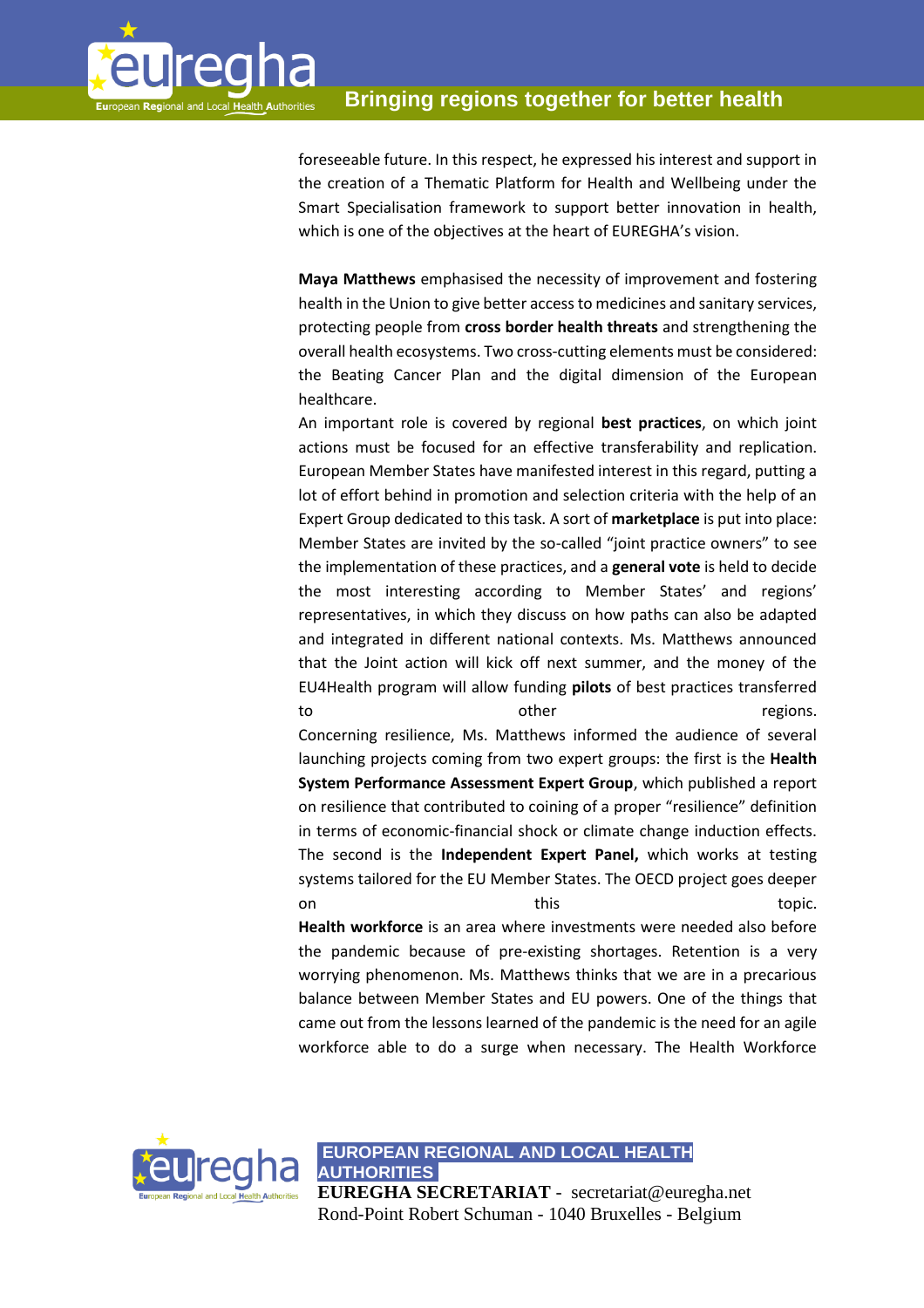

Projects Clusters, launched in 2020, can play a significant role in this field, addressing specific challenges such as 'medical deserts', task-shifting, and retention policies. Five separate projects created a cluster at the EU Health Policy Platform, in which they share results, practices, and data.

Ms. Matthews focused then on the Recovery and Resilience Facility. The EU is experiencing the **EU loaning money** for the first time, with digital and green transition attracting most of the projects and funds. Health is perceived as a key pillar of the plans. The plans submitted to the EC must take account of the European Semester's recommendations, and in 2020 for the first time, all the European Member States received specific ones on health. Now we are in a situation in which every plan has related health measures, and the EC estimates that, from 2022, about 40 billion euros are going through health projects, amounting to 10% of all RRF. Then Dr. Matthews illustrates **three examples** of investments in health:

- **Czech Republic** created some new help and strengthened centres, also dedicated to cancer prevention.
- **Cyprus** invested in communication and technology systems inside the healthcare ecosystem.
- **Germany** allocated money to COVID-19 vaccine research.

Ms. Matthews concluded by talking about the **Recovery Scoreboard project**  that will be launched next month. Through data analysis, this initiative will illustrate the state of health in the EU Circle, in collaboration with OECD, with 29 healthcare system profiles for 2021 and available by December  $13^{\text{th}}.$ 

**Irina Kalderon Libal** focused her intervention on the European Health Data Space, ageing society and the Digital Europe programme.

Ms. Libal firstly addressed the challenge of demographic change. Referring to the Report on the Impact of Demographic Change, published by the European Commission in June 2020, she indicated several elements characterising the current situation, including:

- **Increased longevity**, with a growth projected to continue: men and women born in 2070 are expected to live respectively 86 and 90 years.
- **Decreased fertility** rates: in 2018 the average number of children per woman was 1.55.
- **Fast ageing population**: by 2070 the share of people 65 years or older is projected to be 30.3% (compared to 20.3% in 2019).

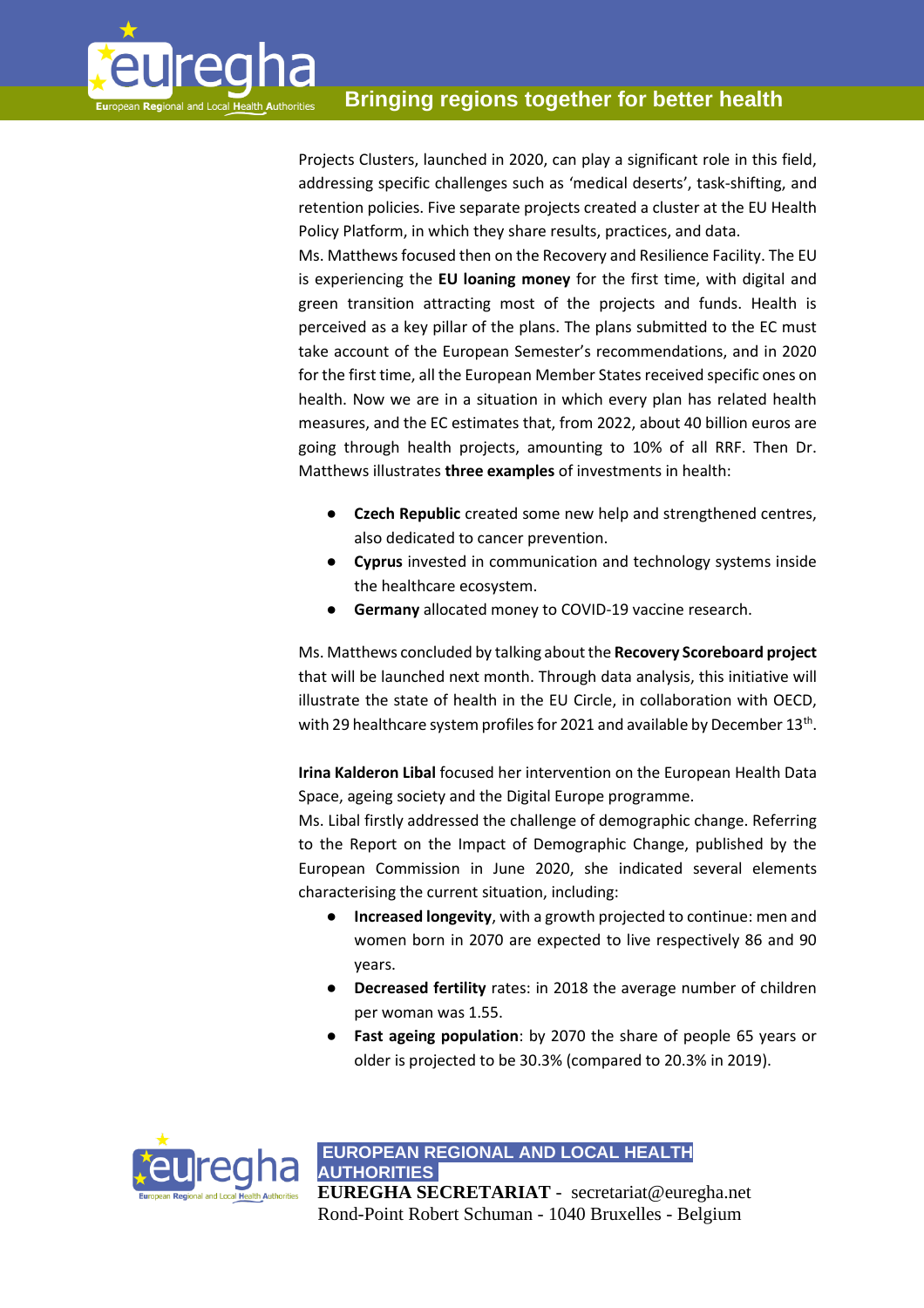

In addition, other challenges need to be addressed, such as: scarcely populated areas and lower connectivity; long-term chronic, complex medical conditions; increased demand for social and health and care systems in terms of facilities, staff and supplies; lack of age-friendly living and working environments; gap in digital skills for healthcare workforce and citizens/patients; COVID-19 challenges; lack of uptake of digital innovations and eServices.

Ms. Libal outlined some initiatives and investment opportunities developed by the European Commission. **The Green Paper on Ageing**, adopted on 27 January 2021, highlights the importance of healthy and active ageing and lifelong learning as the two concepts that can enable a thriving ageing society. Active Ageing necessitates promoting healthy lifestyles throughout our lives, including consumption and nutrition patterns and encouraging physical and social activity. Lifelong learning means constantly acquiring and updating skills helping people remain employable and succeed in job transitions. Moreover, the EC's **Silver Economic strategy** aims to foster economic growth in Europe by focusing on technological and labour markets relevant to an ageing population. Innovative new digital technologies and services can help deliver better and cheaper care for all, integrated therapeutic solutions, and a growing Health Tech Industry through innovations and products.

In the last seven years, DG CNECT has been supporting more than 200 projects to create better health and care with innovative solutions, and more than 80 of them were dedicated to ageing.

DG CNECT also funded and is still supporting the **Active and Assisted Living (AAL) Programme**, which has helped develop digital solutions for active ageing used by older adults and their networks, promising meaningful change to their lives. Thirty-one solutions have been already developed and commercially launched in thirteen EU countries.

Lastly, DG CNECT is supporting the **European and Innovations Partnership on Active and Healthy Ageing** with the aim to enable citizens to live longer independently in good health by increasing the average number of healthy life years. It seeks to foster EU citizens' healthy, active and independent living and improve the sustainability and efficiency of social and health care systems, while creating new opportunities for businesses. In it were also developed Reference Sites in various regions where there is a public commitment to invest in active and healthy ageing and deployment of technology for active ageing. DG CNECT is working to expand the network



**EUROPEAN REGIONAL AND LOCAL HEALTH AUTHORITIES.** 

**EUREGHA SECRETARIAT** - secretariat@euregha.net Rond-Point Robert Schuman - 1040 Bruxelles - Belgium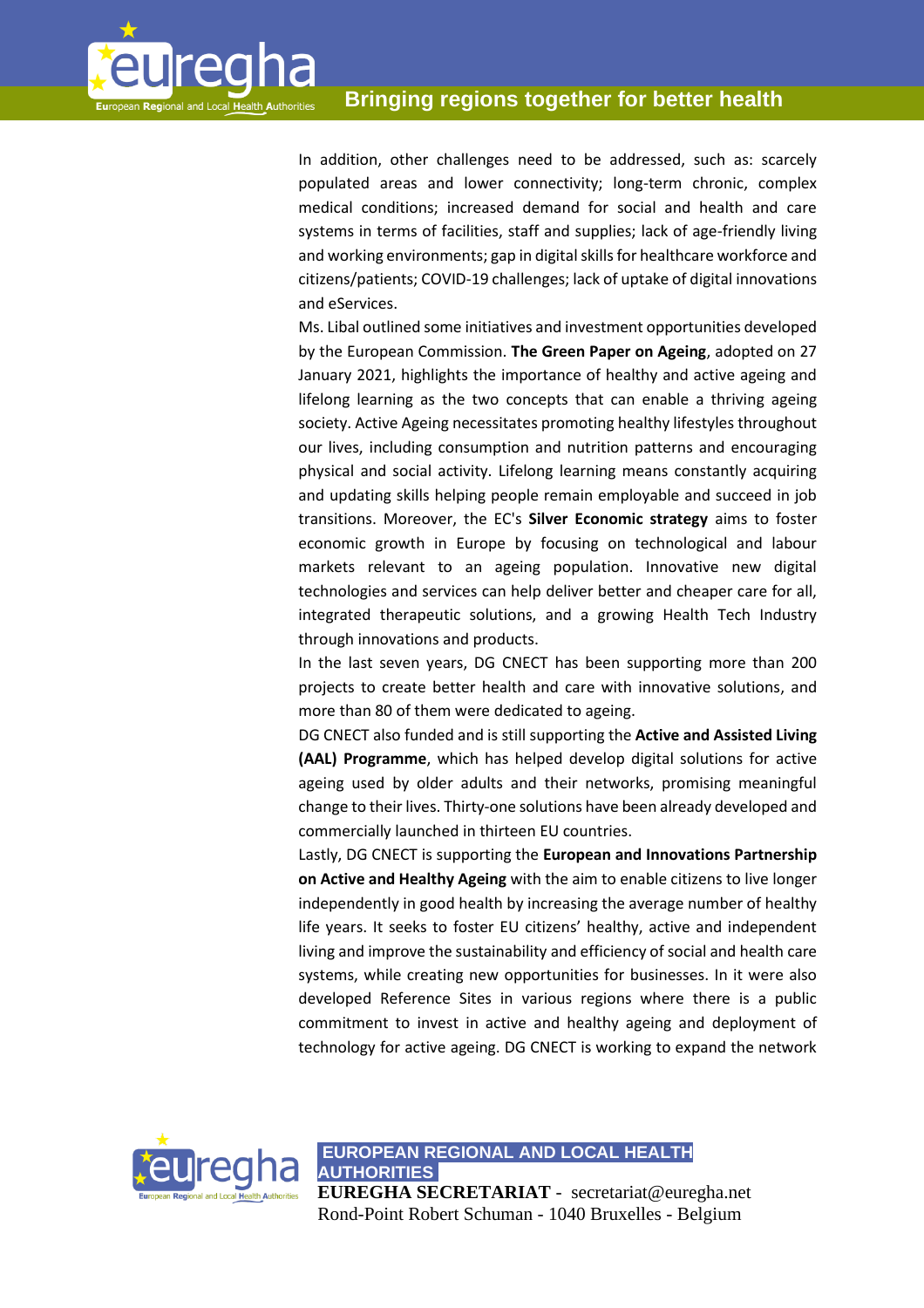

of Reference Sites, most notably to the East.

Then, Ms. Libal focused on the work of DG CNECT and DG SANTE to create the **European Health Data Space**, another step in the transformation of health and care, that is envisaged to be built in the coming five years.

The second part of the Conference consisted of a roundtable discussion where EUREGHA Members could present the vision of the association on the European Health Union and the activities implemented over the past year. **Solvejg Wallyn** expressed an optimistic view on the recovery from the current crisis and expressed her hope for better preparedness and resilience in the future. Ms. Wallyn continued her intervention specifically on the concept of **resilience**, saying that if it is true that achieving a resilient health care system is fundamental, it is also true that this cannot be reached if citizens are not resilient themselves. The role of local and regional levels is crucial on this, since they are the closest link to the citizens. Success lies in creating **ownership**, that is having all the actors on board working together, and mechanisms to make these partnerships sustainable.

**Sally Lewis** stressed the necessity of looking at public health systems through the lens of **value**. That is fundamental to make a shift in health care delivery towards a more sustainable system. In order to do that, some enablers are needed, and Ms. Lewis mentioned some examples: in digital health, a critical question is how we deliver coherent patient-facing technology that supports integrated care. Hand-in-hand with that goes an effort to support health literacy, tackle digital exclusion, and more, an urgent need to work from a European perspective on healthcare information infrastructure.

**Andrea Pavlickova** highlighted the importance of creating ownership and involving communities. As stated by Ms. Wallyn, funds and investments are essential, but what is currently really missing is a **key mechanism** to build true **relationships**, creating concrete opportunities for engagement, cooperation, and so on at a European level between member states and all the different actors involved. This mechanism aimed at keeping people together could be a perfect vehicle to address the sustainability of health care delivery.

**Maria Luisa Moro** started her intervention by talking about **Europe's**